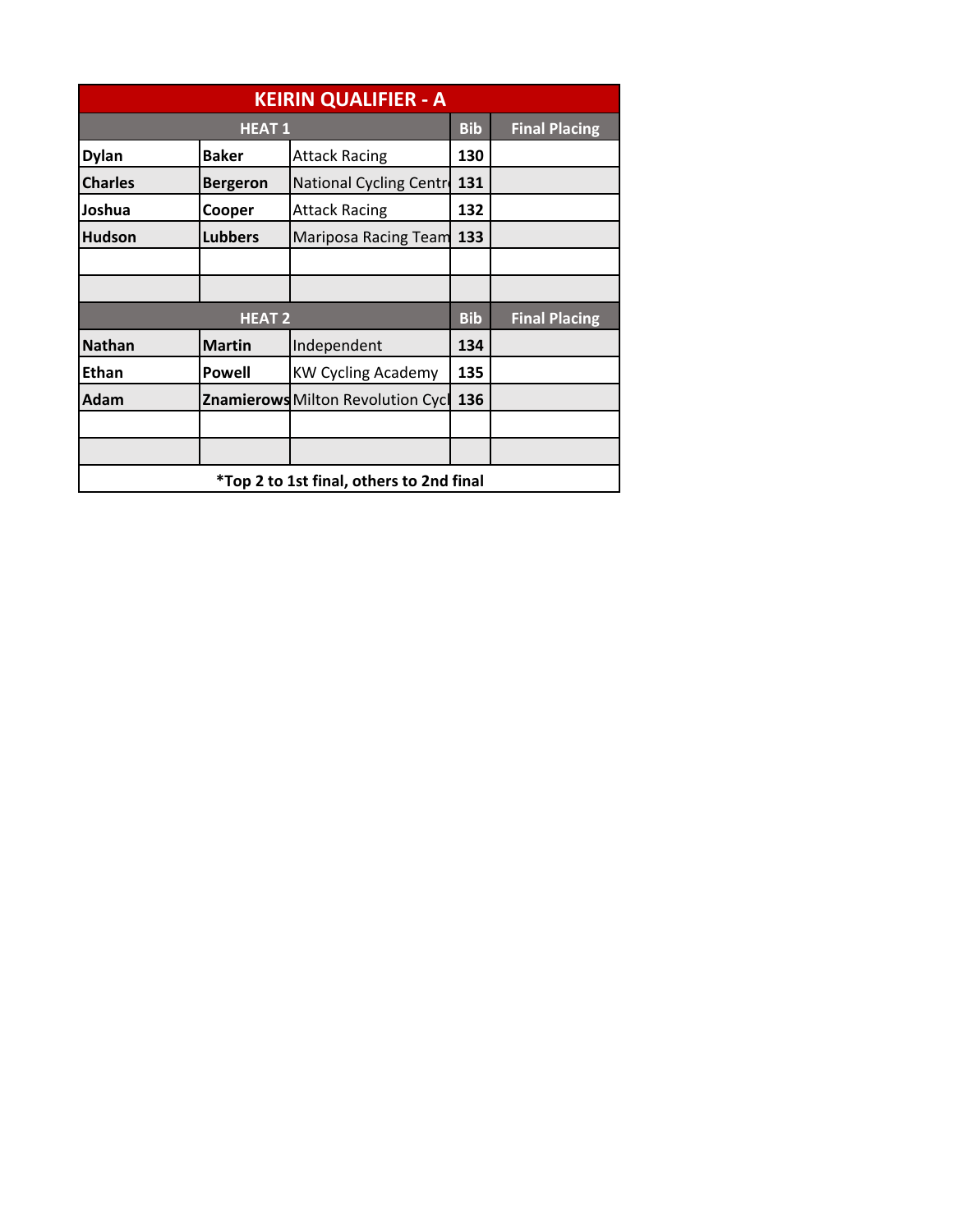| <b>KEIRIN QUALIFIER - B</b> |                   |                                               |            |                      |
|-----------------------------|-------------------|-----------------------------------------------|------------|----------------------|
| <b>HEAT1</b>                |                   |                                               | <b>Bib</b> | <b>Final Placing</b> |
| Jayden                      | <b>McMullen</b>   | <b>KW Cycling Academy</b>                     | 154        |                      |
| <b>Antoine</b>              | <b>Bergeron</b>   | National Cycling Centre                       | 141        |                      |
| <b>Sophie</b>               | <b>Bradbury</b>   | <b>Team HAMILTON</b>                          | 142        |                      |
| Anika                       | <b>Brants</b>     | <b>Attack Racing</b>                          | 143        |                      |
|                             |                   |                                               |            |                      |
|                             | <b>HEAT 2</b>     |                                               | <b>Bib</b> | <b>Final Placing</b> |
| <b>Filipe</b>               | <b>Duarte</b>     | Ottawa Bicycle Club                           | 144        |                      |
| <b>Alexandra</b>            | <b>Fangeat</b>    | <b>KW Cycling Academy</b>                     | 145        |                      |
| <b>Matthew</b>              | Glavich           | <b>Milton Revolution Cycl</b>                 | 146        |                      |
| Lucas                       | Goertz            | <b>KW Cycling Academy</b>                     | 147        |                      |
|                             |                   |                                               |            |                      |
|                             | <b>HEAT3</b>      |                                               | <b>Bib</b> | <b>Final Placing</b> |
| <b>Jessica</b>              | <b>Kaake</b>      | <b>Milton Revolution Cycl</b>                 | 148        |                      |
| <b>Madeline</b>             | <b>LeBreton</b>   | Milton Revolution Cycl                        | 149        |                      |
| <b>Nora</b>                 | Linton            | <b>Attack Racing</b>                          | 150        |                      |
| <b>Brody</b>                | <b>Mann</b>       | <b>Attack Racing</b>                          | 151        |                      |
|                             |                   |                                               |            |                      |
|                             | <b>HEAT4</b>      |                                               | <b>Bib</b> | <b>Final Placing</b> |
| Sam                         | <b>Marcynuk</b>   | National Cycling Centre                       | 152        |                      |
| Jake                        | <b>McLean</b>     | <b>KW Cycling Academy</b>                     | 153        |                      |
| Vanessa                     |                   | Montrichard Team HAMILTON                     | 155        |                      |
| Reagen                      | <b>Pattishall</b> | <b>Edge Cycling</b>                           | 156        |                      |
|                             |                   |                                               |            |                      |
|                             | <b>HEAT 5</b>     |                                               | <b>Bib</b> | <b>Final Placing</b> |
| <b>Matthew</b>              | Payne             | National Cycling Centre                       | 157        |                      |
| <b>Austin</b>               | Rankl             | <b>KW Cycling Academy</b>                     | 158        |                      |
| <b>Brady</b>                | <b>Stewart</b>    | National Cycling Centre                       | 159        |                      |
| Jacob                       | <b>Stotland</b>   | <b>Mariposa Racing Team</b>                   | 160        |                      |
|                             |                   |                                               |            |                      |
|                             | <b>HEAT 6</b>     |                                               | <b>Bib</b> | <b>Final Placing</b> |
| Veer                        | <b>Suchak</b>     | <b>Milton Revolution Cycl</b>                 | 161        |                      |
| <b>Albert</b>               | <b>Taylor</b>     | <b>KW Cycling Academy</b>                     | 162        |                      |
| <b>Taylor</b>               | <b>Tompkins</b>   | <b>Attack Racing</b>                          | 163        |                      |
| <b>Charlie</b>              | <b>Walsh</b>      | <b>Mariposa Racing Team</b>                   | 164        |                      |
|                             |                   |                                               |            |                      |
|                             |                   | *1st rider to 1st final, 2nd to 2nd final etc |            |                      |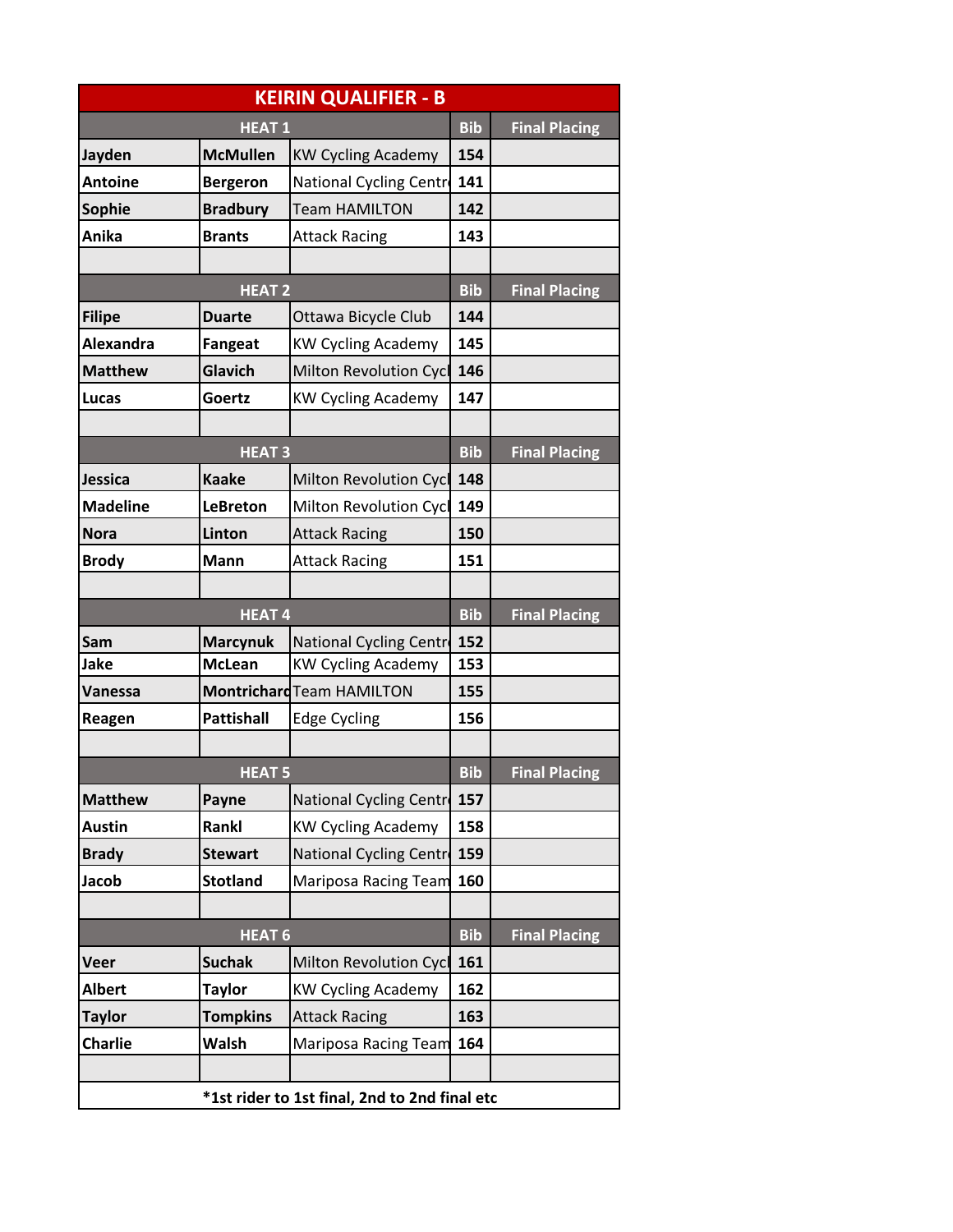| <b>KEIRIN QUALIFIER - C</b>                                     |                  |                                            |            |                      |
|-----------------------------------------------------------------|------------------|--------------------------------------------|------------|----------------------|
| <b>HEAT1</b>                                                    |                  |                                            | <b>Bib</b> | <b>Final Placing</b> |
| Coryn                                                           | <b>Baker</b>     | <b>Attack Racing</b>                       | 162        |                      |
| <b>Sheldon</b>                                                  | <b>Drewitt</b>   | Milton Revolution Cycl                     | 163        |                      |
| Samantha                                                        | <b>Fangeat</b>   | <b>KW Cycling Academy</b>                  | 164        |                      |
| <b>Sagan</b>                                                    | Goertz           | <b>KW Cycling Academy</b>                  | 165        |                      |
| Cyrena                                                          | Hill             | <b>KW Cycling Academy</b>                  | 166        |                      |
|                                                                 |                  |                                            |            |                      |
| <b>HEAT 2</b>                                                   |                  |                                            | <b>Bib</b> | <b>Final Placing</b> |
| Haniya                                                          | <b>Jackson</b>   | Newmarket Eagles Cyd                       | 167        |                      |
| Jacob                                                           | <b>Kemper</b>    | National Cycling Centr                     | 168        |                      |
| Ronan                                                           | <b>Mantle</b>    | <b>KW Cycling Academy</b>                  | 169        |                      |
| <b>Blake</b>                                                    | <b>McCulligh</b> | <b>Attack Racing</b>                       | 170        |                      |
| <b>Maria</b>                                                    |                  | <b>Montrichard National Cycling Centre</b> | 171        |                      |
|                                                                 |                  |                                            |            |                      |
| <b>HEAT3</b>                                                    |                  |                                            | <b>Bib</b> | <b>Final Placing</b> |
| <b>Jared</b>                                                    | Rauwerda         | Independent                                | 172        |                      |
| <b>Troy</b>                                                     | <b>Sanders</b>   | <b>Edge Cycling</b>                        | 173        |                      |
| <b>Linden</b>                                                   | <b>Spence</b>    | <b>Attack Racing</b>                       | 174        |                      |
| Jaxson                                                          |                  | Van Den Bos National Cycling Centr         | 175        |                      |
| <b>Maxim</b>                                                    |                  | <b>Wojciechow</b> Cyclepath Race Team      | 176        |                      |
|                                                                 |                  |                                            |            |                      |
| *Top 2 to 1st final, 3rd and 4th to 2nd final, 5th to 3rd final |                  |                                            |            |                      |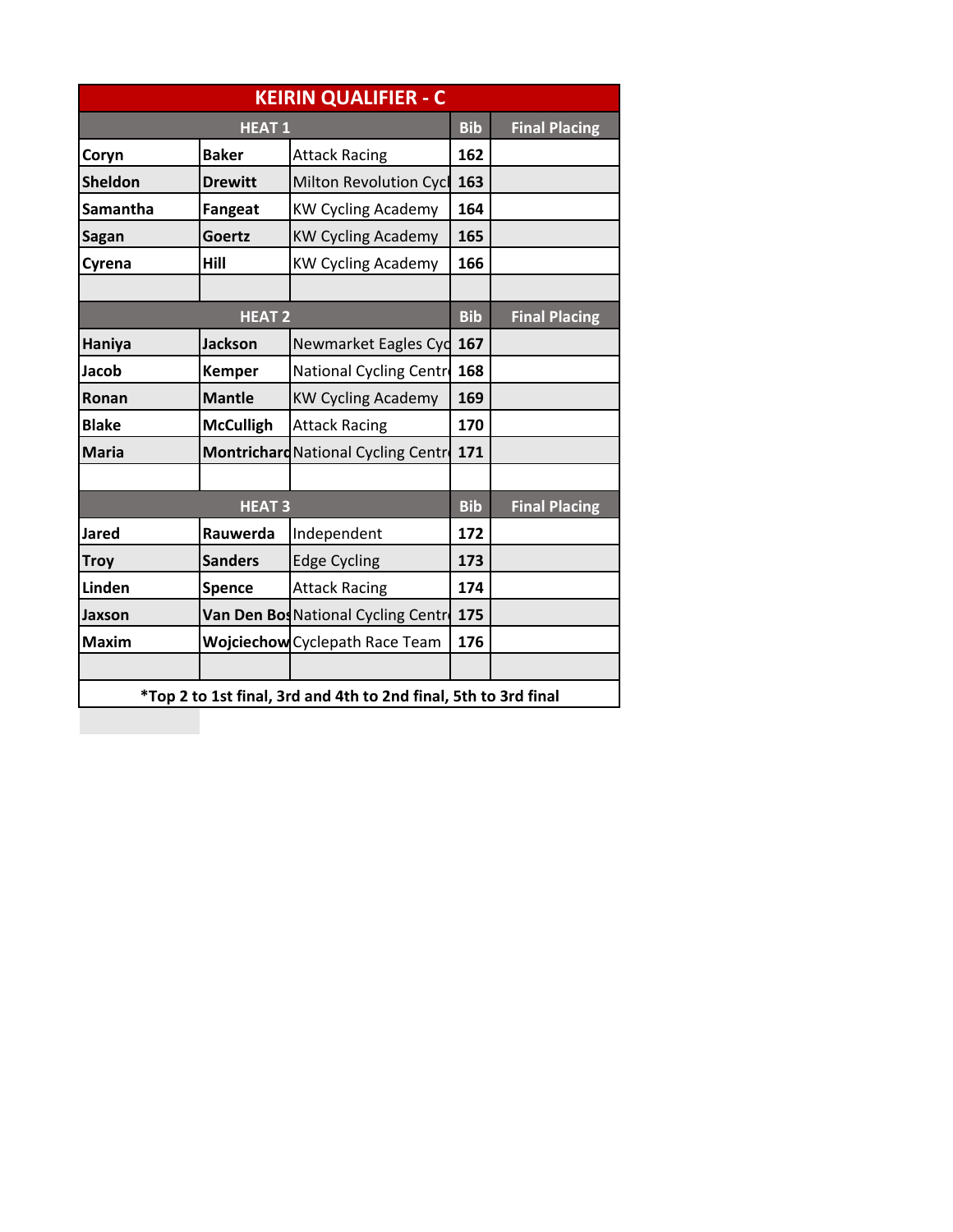| <b>KEIRIN QUALIFIER - D</b>                     |                |                                 |            |                      |
|-------------------------------------------------|----------------|---------------------------------|------------|----------------------|
| <b>HEAT 1</b>                                   |                |                                 | <b>Bib</b> | <b>Final Placing</b> |
| Eve                                             |                | <b>Buczkowski Attack Racing</b> | 180        |                      |
| Rohan                                           | <b>Burke</b>   | National Cycling Centre         | 181        |                      |
| <b>Braylen</b>                                  | <b>Classen</b> | <b>Attack Racing</b>            | 182        |                      |
| <b>Thomas</b>                                   | Fangeat        | <b>KW Cycling Academy</b>       | 183        |                      |
|                                                 |                |                                 |            |                      |
| <b>HEAT 2</b>                                   |                |                                 | <b>Bib</b> | <b>Final Placing</b> |
| <b>Harry</b>                                    | Langford       | <b>Attack Racing</b>            | 184        |                      |
| Larissa                                         | Pedersen       | <b>KW Cycling Academy</b>       | 185        |                      |
| Lili                                            |                | Salonen-BerKW Cycling Academy   | 186        |                      |
| <b>Jackson</b>                                  | <b>Sanders</b> | <b>Edge Cycling</b>             | 187        |                      |
|                                                 |                |                                 |            |                      |
| <i>*Top 2 to 1st final, others to 2nd final</i> |                |                                 |            |                      |